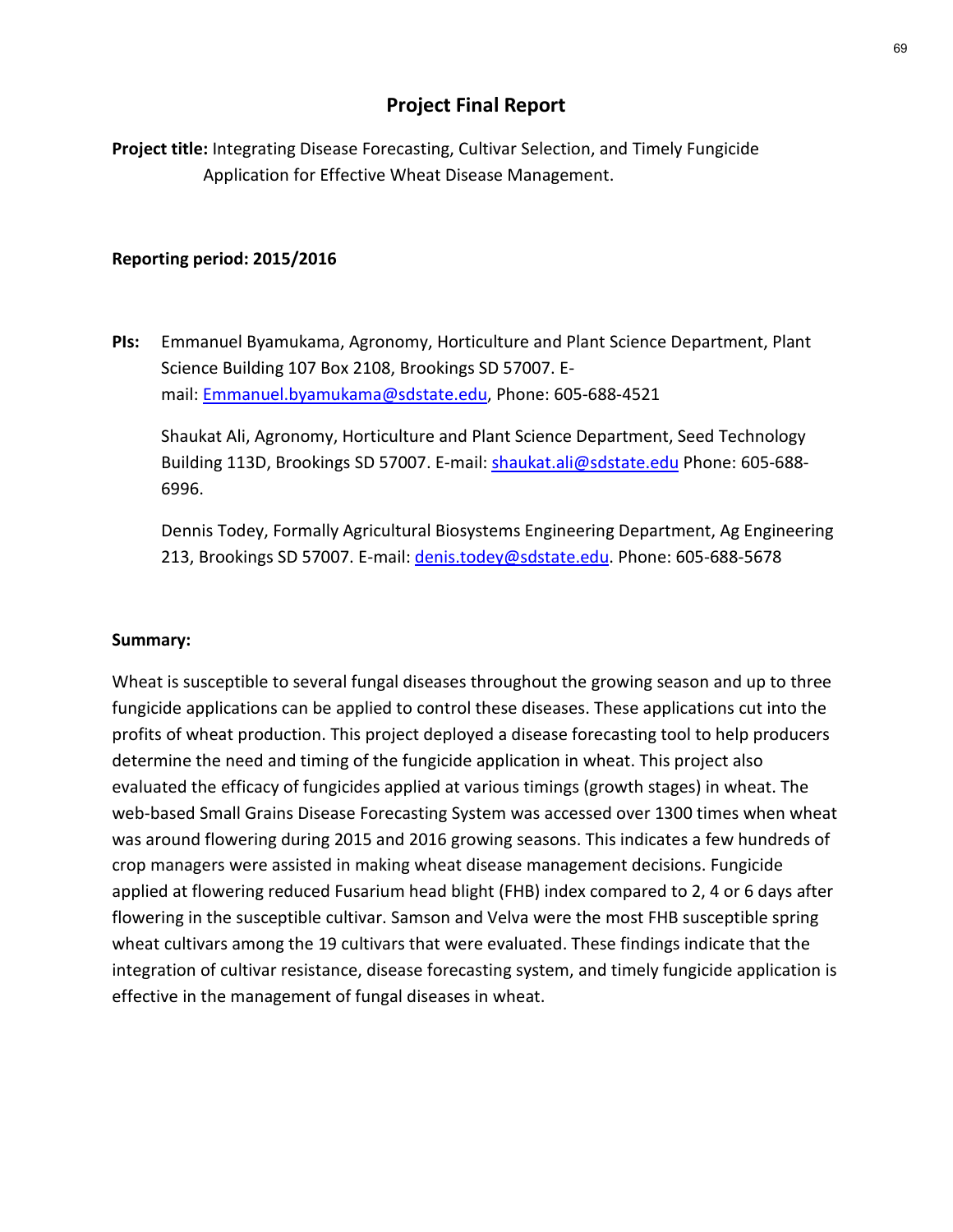### Introduction

Wheat is susceptible to multiple diseases throughout the growing season. Early diseases like leaf spots limit tillering capacity and reduce plant vigor. Midseason diseases reduce the number of spikelets per spike and may lead to spike abortion, while late season diseases may lead to poor grain fill (reduced grain weight) and poor grain quality (due to mycotoxins in grain).

Fungicides are effective against fungal diseases in wheat, if timed correctly. The first fungicide timing is at tillering. The fungicide at this timing is usually mixed with the herbicide to save on application costs. This treatment aims at controlling early fungal leaf spots mainly tan spot which is common in no-till wheat or wheat on wheat stubble fields. The second fungicide application timing is at flag leaf growth stage. This treatment becomes crucial especially in seasons where stripe rust develops at this growth stage. The last fungicide timing is applied at flowering growth stage and is targeted towards management of Fusarium head blight or scab.

With low grain prices, three fungicide applications in wheat are not profitable. A disease forecasting system that can alert producers on the potential for fungal diseases to develop can help reduce the number of fungicides applications per season. Forecasting systems have been effective in increasing efficiency of the fungicide but can help prevent unnecessary fungicide application when the disease risk is perceived to be low.

In order for disease to develop, three factors need to be present; a susceptible host, a viable pathogen and a favorable environment. Since the host (wheat) and pathogens are always present, the only unpredicatable factor then is the environment. The main environment factors are moisture (provides leaf wetness required for fungal infection to take place) and temperature.

One of the disease forecasting tools that has been developed is the Fusarium head blight (scab) forecasting. South Dakota is among the top five states in the nation that use this tool. This suggests that wheat growers are benefiting from this resource. In addition to the scab forecasting tool, several small grains diseases prediction models have been developed and implemented in North Dakota and Minnesota. These models are based on accumulated favorable weather conditions for the diseases to develop (mainly moisture and temperature). Growers and crop consultants can access this forecast information from the website by selecting a weather station nearest to their location (Figure 1). gen and a favorable environment. Since the host (wheat) and pathogens are always<br>
the the only unpredicatable factor then is the environment. The main environment factors<br>
the the since provides leaf wetness required for f oisture (provides leaf wetness required for fungal infection to take place) and<br>erature.<br>for the disease forecasting tools that has been developed is the Fusarium head blight (scab)<br>asting. South Dakota is among the top fi

#### Study objectives were:

- internet.
- updates, and disease management.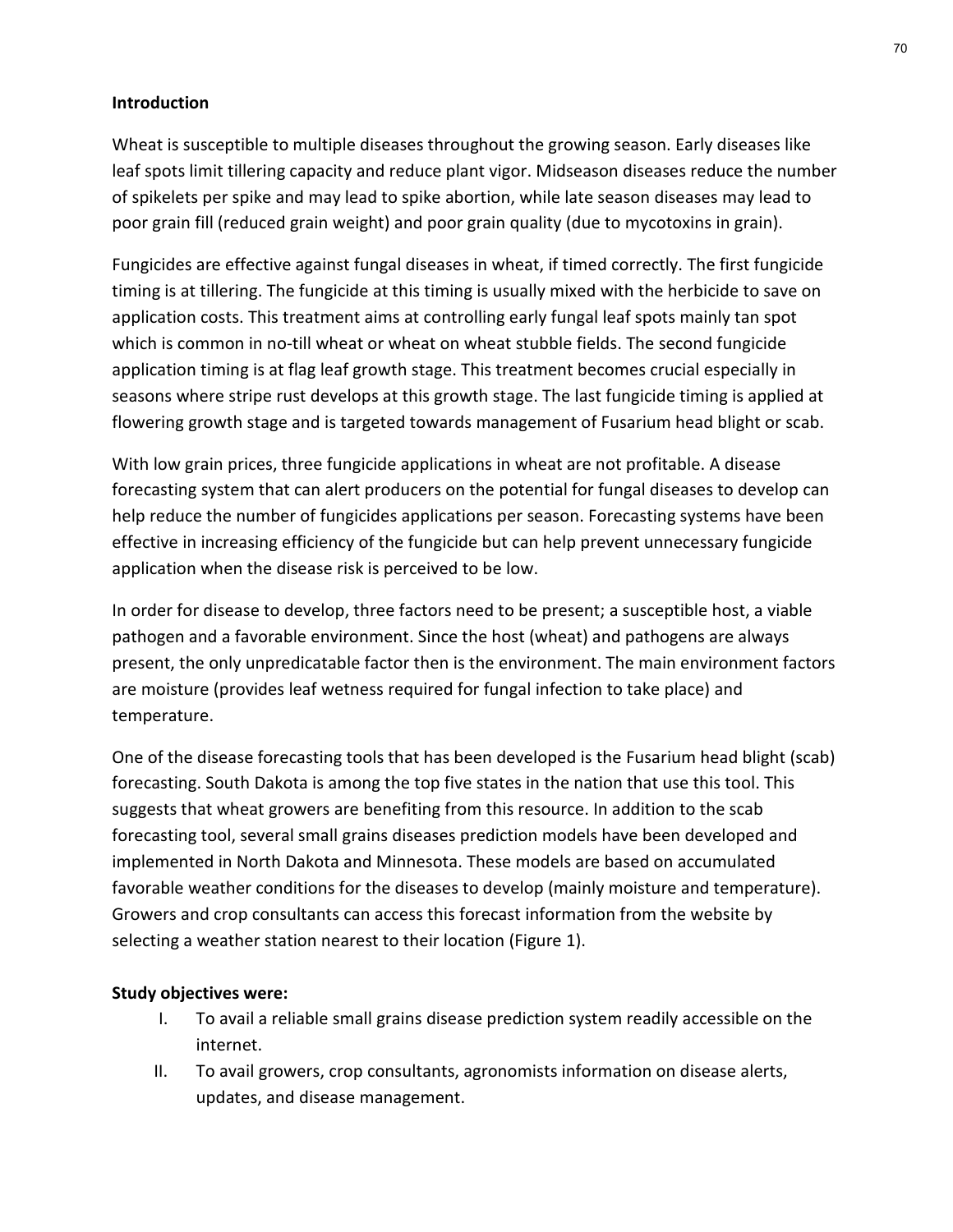#### Description of the study and accomplishments

#### Objective 1:

The South Dakota Small Grains Disease Forecasting online tool was uploaded and hosted by the SDSU Climate Center. (http://climate.sdstate.edu/smallgrains/). This tool started running in April, 2015. The tool predicts the likelihood of foliar fungal diseases on wheat by accumulating days with favorable weather for diseases to develop. The tool also has indication for Fusarium head blight (scab) risk starting at wheat flowering stage (Figure 1). To date, there are over 1300 web page views of this tool. Peak web visits occurred when wheat was flowering, an indication that producers and crop consultants referred to this tool when most of the fungicide **Description of the study and accomplishments**<br> **Objective 1:**<br>
The South Dakota Small Grains Disease Forecasting online tool was uploaded and hosted by the<br>
SDSU Climate Center. (<u>http://climate.sdstate.edu/smallgrains/</u>) receives high amounts of rainfall, therefore most likely to apply fungicides in wheat. The web viewership data is an indication that possibly over 1000 individuals benefited from this tool.<br>This data demonstrates the potential for this tool to aid farmers in making disease management decisions. As more people become aware and familiar to the tool, it is likely that it will benefit several wheat crop managers. Promotion for this tool was done and will continue to be done during grower meetings, pesticide applicator trainings, Ag horizon meeting and other avenues.

|                                                        |                                                                                                                                                                                                                                                                                                     | <b>Variety</b>                   |                             | 714                              | 7/3                  | 7/2                              | 7/1 | 6/30      | 6/29                             | 6/28                             | 6/27      | 6/26 | 6/25                  | 6/24                  | 6/23      | 6/22      |
|--------------------------------------------------------|-----------------------------------------------------------------------------------------------------------------------------------------------------------------------------------------------------------------------------------------------------------------------------------------------------|----------------------------------|-----------------------------|----------------------------------|----------------------|----------------------------------|-----|-----------|----------------------------------|----------------------------------|-----------|------|-----------------------|-----------------------|-----------|-----------|
|                                                        | Very Susceptible                                                                                                                                                                                                                                                                                    |                                  |                             |                                  |                      |                                  |     |           |                                  |                                  |           |      |                       |                       |           |           |
|                                                        | Susceptible                                                                                                                                                                                                                                                                                         |                                  |                             |                                  |                      |                                  |     |           |                                  |                                  |           |      |                       |                       |           |           |
|                                                        | Moderately Susceptible                                                                                                                                                                                                                                                                              |                                  |                             |                                  |                      |                                  |     |           |                                  |                                  |           |      |                       |                       |           |           |
|                                                        | Moderately Resistant                                                                                                                                                                                                                                                                                |                                  |                             |                                  |                      |                                  |     |           |                                  |                                  |           |      |                       |                       |           |           |
| days) have accumulated. (More info from orginal model) | Infection periods of tan spot, Stagonospora (Septoria) blotch and leaf rust<br>Interpretation: Yes = infection likely, No = infection unlikely. First, select the date when 50% of the flag-2 (or flag-1) leaves had disease symptoms. Then, consider a fungicide when 6-8 infection periods ("Yes" |                                  |                             |                                  |                      |                                  |     |           |                                  |                                  |           |      |                       |                       |           |           |
|                                                        | <b>Models</b>                                                                                                                                                                                                                                                                                       | 7/4                              | 7/3                         | 7/2                              | 7/1                  | 6/30                             |     | 6/29      | 6/28                             | 6/27                             | 6/26      |      | 6/25                  | 6/24                  | 6/23      | 6/22      |
|                                                        |                                                                                                                                                                                                                                                                                                     | N <sub>0</sub>                   | Yes                         | No.                              | <b>No</b>            | N <sub>0</sub>                   |     | Yes       | Yes                              | Yes                              | Yes       |      | Yes                   | Yes                   | Yes       | Yes       |
|                                                        |                                                                                                                                                                                                                                                                                                     |                                  |                             |                                  |                      |                                  |     |           |                                  |                                  |           |      |                       |                       |           |           |
|                                                        | <b>Tan Spot</b>                                                                                                                                                                                                                                                                                     |                                  |                             |                                  |                      |                                  |     |           |                                  |                                  |           |      |                       |                       |           |           |
|                                                        | Blotch<br>Leaf Rust                                                                                                                                                                                                                                                                                 | N <sub>0</sub><br>N <sub>0</sub> | N <sub>0</sub><br><b>No</b> | N <sub>0</sub><br>N <sub>0</sub> | No<br>N <sub>0</sub> | N <sub>0</sub><br>N <sub>0</sub> |     | No<br>Yes | N <sub>0</sub><br>N <sub>0</sub> | N <sub>0</sub><br>N <sub>0</sub> | No<br>Yes |      | No.<br>N <sub>0</sub> | N <sub>0</sub><br>Yes | No<br>Yes | No<br>Yes |
| Weather                                                | Interpretation: Factors that most influence plant diseases are given here to help you mentally adjust for environmental differences between your field and the weather station. More complete environmental<br>information from SD Mesonet are linked below. (More info from orginal model)         |                                  |                             |                                  |                      |                                  |     |           |                                  |                                  |           |      |                       |                       |           |           |
|                                                        | Weather                                                                                                                                                                                                                                                                                             |                                  | 7/4                         | 7/3                              | 7/2                  | 7/1                              |     | 6/30      | 6/29                             | 6/28                             | 6/27      | 6/26 | 6/25                  | 6/24                  | 6/23      | 6/22      |
|                                                        | Rain (in)                                                                                                                                                                                                                                                                                           |                                  | 0                           | $\theta$                         | 0.01                 | 0.07                             |     | $0\,$     | $\theta$                         | 0.05                             | 0.05      | 0.57 | 0                     | $\theta$              | 0.02      | 0.38      |
|                                                        | RH (%)                                                                                                                                                                                                                                                                                              |                                  | 66                          | 64                               | 66                   | 86                               |     | 61        | 62                               | 80                               | 84        | 83   | 77                    | 79                    | 75        | 77        |
|                                                        | Temperature (F)                                                                                                                                                                                                                                                                                     |                                  | 70                          | 64                               | 60                   | 56                               |     | 66        | 69                               | 70                               | 70        | 68   | 64                    | 64                    | 66        | 67        |

Figure 1. A screen-shot of the Small Grains Disease Forecasting Tool showing the risk for scab (upper table), risk for leaf diseases (middle table) and weather (bottom table) for a two week period in late June-early July. The tool is accessible at http://climate.sdstate.edu/smallgrains/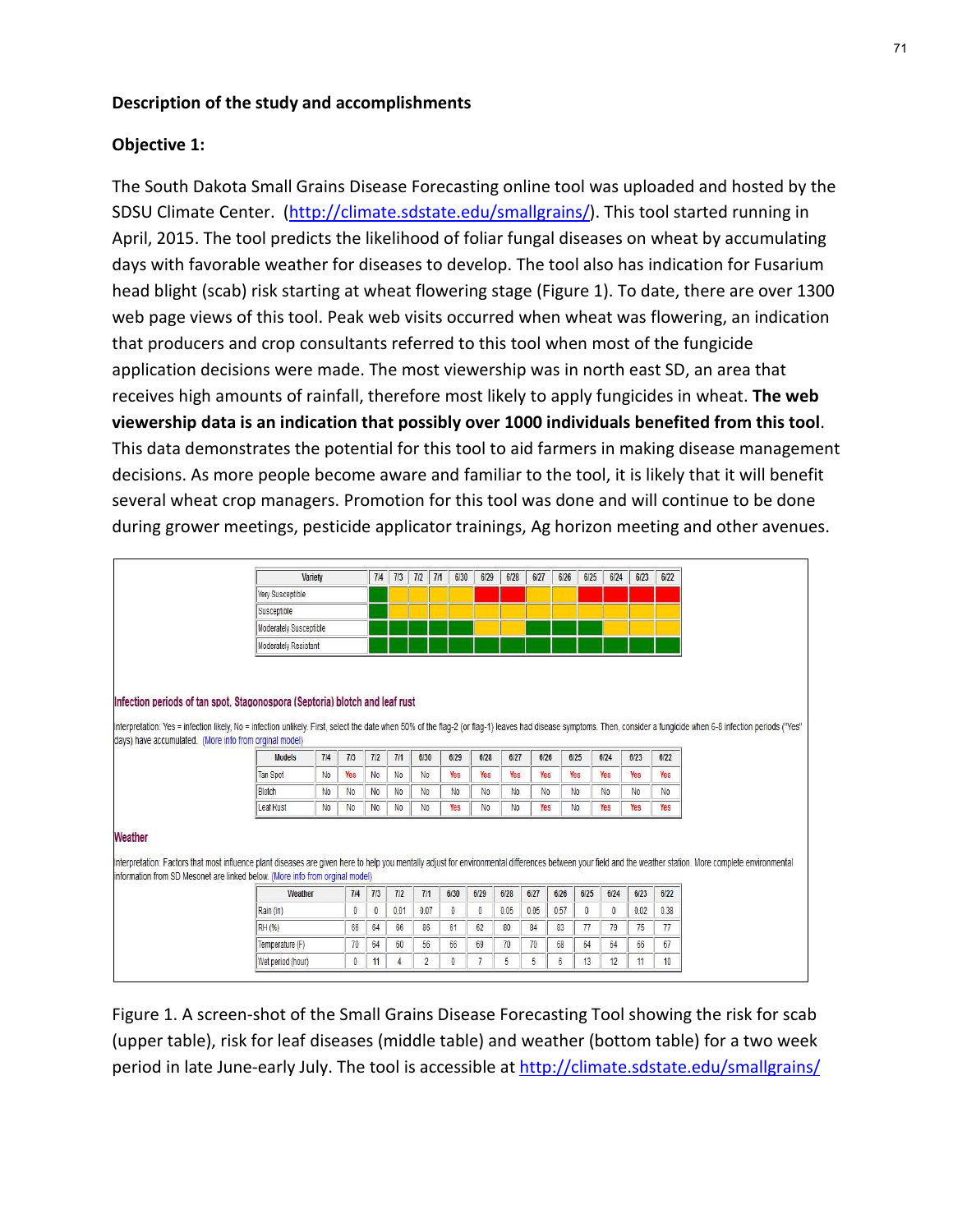## Objective 2:

Fungicide trials were established to generate information on the most effective fungicide timing for the management of Fusarium head blight in spring wheat as well as evaluating spring wheat cultivars resistance to FHB. Both scab and cultivar evaluation were planted at Northeast Research Farm near South Shore.

Fungicide timing for scab management: We evaluated the effect of Prosaro fungicide applied 72<br> **Pungicide trials were established to generate information on the most effective fungicide timing**<br>
for the management of Fusarium head blight in spring wheat as well as evaluating spring wheat<br>
cultivars resistance to of FHB resistance. We found that Prosaro fungicide applied at flowering reduced FHB index the most in the susceptible cultivar Samson compared to other timings (Figure 2). For the FHB moderately resistant cultivars Brick and Prevail, FHB was significantly lower in non-treated plots compared to even the treated plots for the susceptible cultivar Samson. This suggests that integration of cultivar resistance and timely fungicide application is more effective.



Figure 2. Effect of fungicide Prosaro applied at flowering, 2, 4 or 6 days after flowering on Fusarium head blight (FHB) index for the three spring wheat cultivars during the 2015 wheat growing season.

Spring wheat cultivars evaluation for FHB management: We evaluated the performance of 19 commonly planted spring wheat cultivars in South Dakota for FHB resistance/susceptibility. The majority of the evaluated cultivars had low levels of FHB (Table 1). Samson and Velva were the most FHB susceptible cultivars. Although the majority of the cultivars evaluated had low levels of FHB, these cultivars may still accumulate the mycotoxin due to FHB. The most effective approach is to combine FHB resistant cultivars and a timely fungicide application at flowering.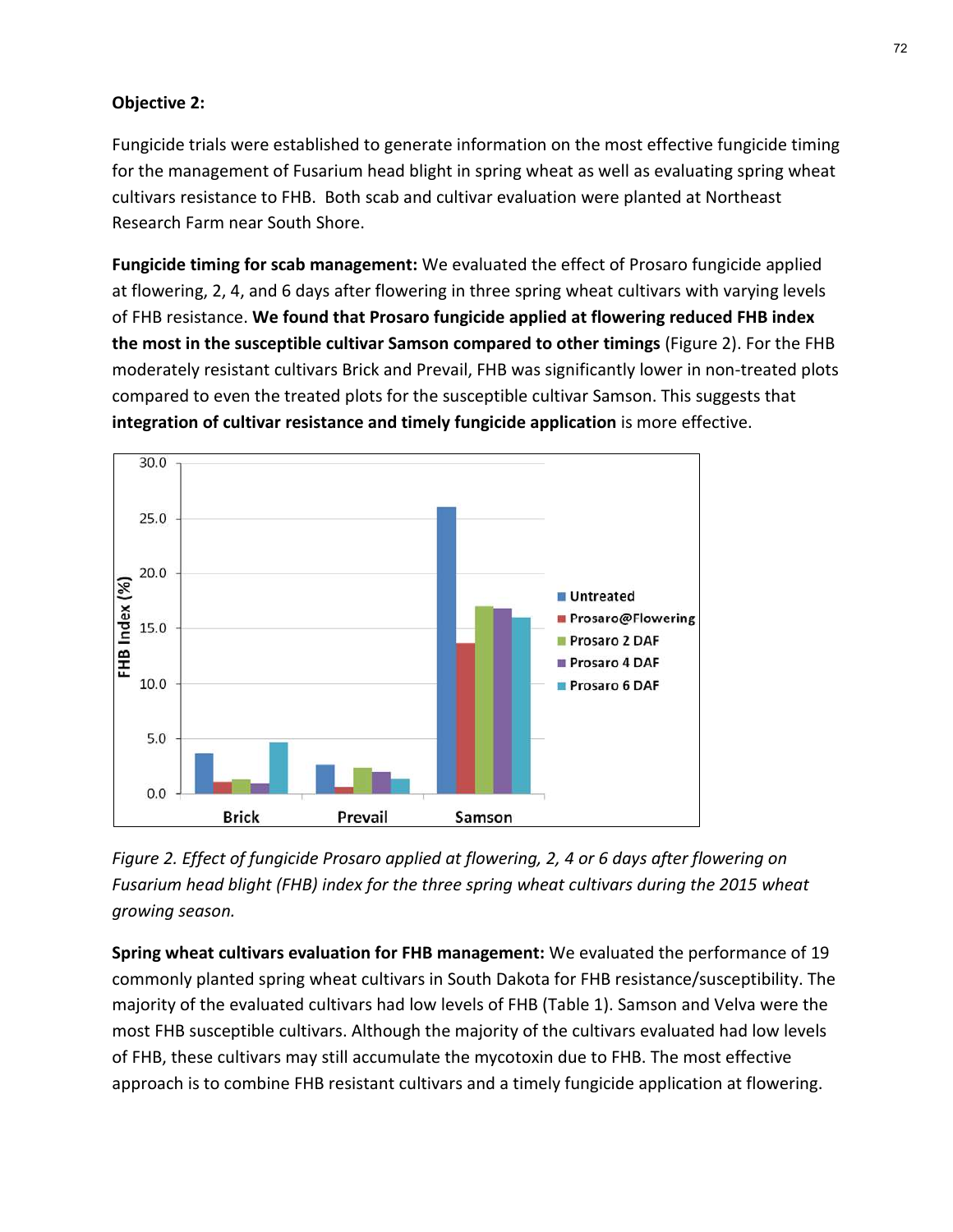|                                                                 |                          |              |                          |     |                                | Fable 1. Fusarium head blight (FHB) index, yield, and test weight of commonly planted spring |  |
|-----------------------------------------------------------------|--------------------------|--------------|--------------------------|-----|--------------------------------|----------------------------------------------------------------------------------------------|--|
| wheat cultivars evaluated during the 2015 wheat growing season. |                          |              |                          |     |                                |                                                                                              |  |
| Cultivar<br><b>Brick</b>                                        | <b>FHB</b> index<br>1.03 | $\mathsf{C}$ | Yield (bu/ac<br>56.22 Bc |     | Test weight (lb/bu)<br>59.55 a |                                                                                              |  |
| Forefront                                                       | 1.54                     | $\mathsf{C}$ | 53.73                    | Bc  | 59.60                          | a a                                                                                          |  |
| Sabin                                                           | 2.09                     | Bc           | 64.02                    | Ab  | 58.33 abc                      |                                                                                              |  |
| Prevail                                                         | 2.99                     | Bc           | 62.18                    | Abc | 58.42 abc                      |                                                                                              |  |
| Norden                                                          | 4.13                     | Bc           | 68.46                    | A   | 59.35 a                        |                                                                                              |  |
| SY Soren                                                        | 4.35                     | Bc           | 63.90                    | Ab  | 58.51 abc                      |                                                                                              |  |
| Select                                                          | 4.53                     | Bc           | 52.99                    | Bc  | 58.80                          | abc                                                                                          |  |
| Faller                                                          | 4.72                     | Bc           | 50.70 C                  |     | 54.94 gh                       |                                                                                              |  |
| <b>Barlow</b>                                                   | 5.12                     | Bc           | 54.36                    | Bc  | 59.32 a                        |                                                                                              |  |
| SY Ingmar                                                       | 5.12                     | Bc           | 60.42                    | Abc | 57.82                          | bcd                                                                                          |  |
| Prosper                                                         | 5.35                     | Bc           | 53.07                    | Bc  | 55.42                          | fg                                                                                           |  |
| <b>Breaker</b>                                                  | 6.42                     | В            | 56.29                    | Bc  | 58.91 ab                       |                                                                                              |  |
| LCS Albany                                                      | 6.86                     | B            | 55.32                    | Bc  | 56.07 ef                       |                                                                                              |  |
| LCS Iguacu                                                      | 6.90                     | B            | 56.96 Bc                 |     | 57.43 cd                       |                                                                                              |  |
| Elgin-ND                                                        | 7.06                     | B            | 53.39 Bc                 |     | 57.87                          | bcd                                                                                          |  |
| Advance                                                         | 8.83                     | B            | 51.42 C                  |     | 56.87 de                       |                                                                                              |  |
| Samson                                                          | 21.67                    | A            | 57.65 Bc                 |     | 54.29 h                        |                                                                                              |  |
| Velva                                                           | 23.53                    | A            | 39.92 D                  |     | 50.89                          | - 1                                                                                          |  |
| CV                                                              | 28.46                    |              | 8.75                     |     | 1.16                           |                                                                                              |  |
| P-value                                                         | 0.0001                   |              | 0.0001                   |     | 0.0001                         |                                                                                              |  |

Table 1. Fusarium head blight (FHB) index, yield, and test weight of commonly planted spring wheat cultivars evaluated during the 2015 wheat growing season.

#### Provision of disease alerts and general information on wheat disease management:

Producers, crop consultants, agronomists and other stake holders were availed information on diseases that were or were likely to develop on wheat. This information also included management options for various diseases. Information was disseminated through various channels including, wheat walks, iGrow articles, newsletter articles, radio interviews, tweets, wheat plot tours and Ag horizon.

Publications associated with the project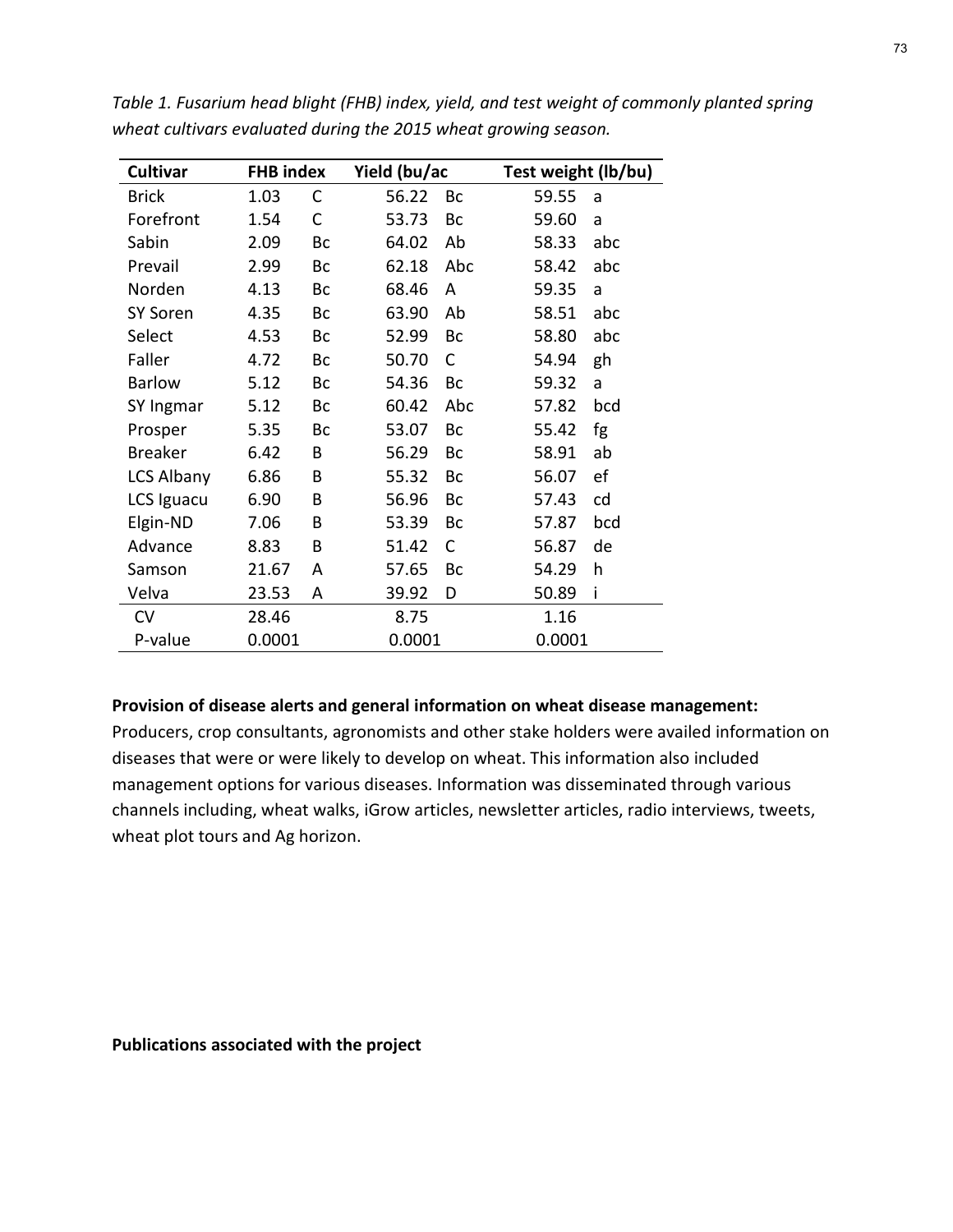# 2015

# Abstracts:

2015<br>Abstracts:<br>Yabwalo D., K.Ruden, S. Ali, R. Geppert, K. Glover, B. Bleakley, and E. **Byamukama.** 2015. Spring<br>wheat cultivar performance against Fusarium head blight in natural infestation. USWBSI Forum,<br>St. Louis, MO. wheat cultivar performance against Fusarium head blight in natural infestation. USWBSI Forum, St. Louis, MO.

Murthy, N. K. S., Bleakley, B. H., Yabwalo, D. N., and Byamukama, E. 2015. 2014 and 2015 filed plot trials for biological control of Fusarium head blight in South Dakota using Bacillus anyloliquefaciens strains. USWBSI Forum, St. Louis, MO.

Salgado, J.D., K. Ames, G. Bergstrom, C. Bradley, E. Byamukama, J. Cummings, V. Chapara, M. Chilvers, R. Dill-Macky, A. Friskop, P. Gautam, N. Kleczewski, L.V. Madden, E. Milus, M. Nagelkirk, J. Ransom, K. Ruden, J. Stevens, S. Wegulo, K. Wise, D. Yabwalo and P.A. Paul. 2015. Robust Management Programs to Minimize Losses due to FHB and DON: A Multi-state Coordinated Project. USWBSI Forum, St. Louis, MO.

# Extension publications:

Byamukama, E. and Beck, R. Disease or Injury? How to tell the two apart. Published on 5/22/2015. http://igrow.org/agronomy/corn/disease-or-injury-how-to-tell-the-two-apart/

Byamukama, E., and Strunk C. Predicting Fusarium head blight in small grains. Published

5/28/2015. http://igrow.org/agronomy/wheat/predicting-fusarium-head-blight-in-small-grains/<br>Byamukama, E., and Strunk, C. Stripe rust and viral diseases developing in wheat. Published on 6/1/2015. http://igrow.org/agronomy/wheat/stripe-rust-and-viral-diseases-developing-in-

wheat/<br>Byamukama, E. Stripe rust continues to develop in winter wheat fields. Published on 6/5/2015. http://igrow.org/agronomy/wheat/stripe-rust-continues-to-develop-in-winter-

wheat-fields/<br>Byamukama, E., and Strunk, C. Wheat Diseases Update. Published on

6/19/2015. http://igrow.org/agronomy/wheat/wheat-diseases-update/<br>Byamukama, E. Leaf rust and scab developing in wheat. Pushed on 6/26/2015. http://igrow.org/agronomy/wheat/leaf-rust-and-scab-developing-in-wheat/

Byamukama E. Assess for Fusarium Head Blight (Scab) in winter wheat Published on 7/9/2015 http://igrow.org/agronomy/wheat/assess-for-fusarium-head-blight-scab-in-winterwheat/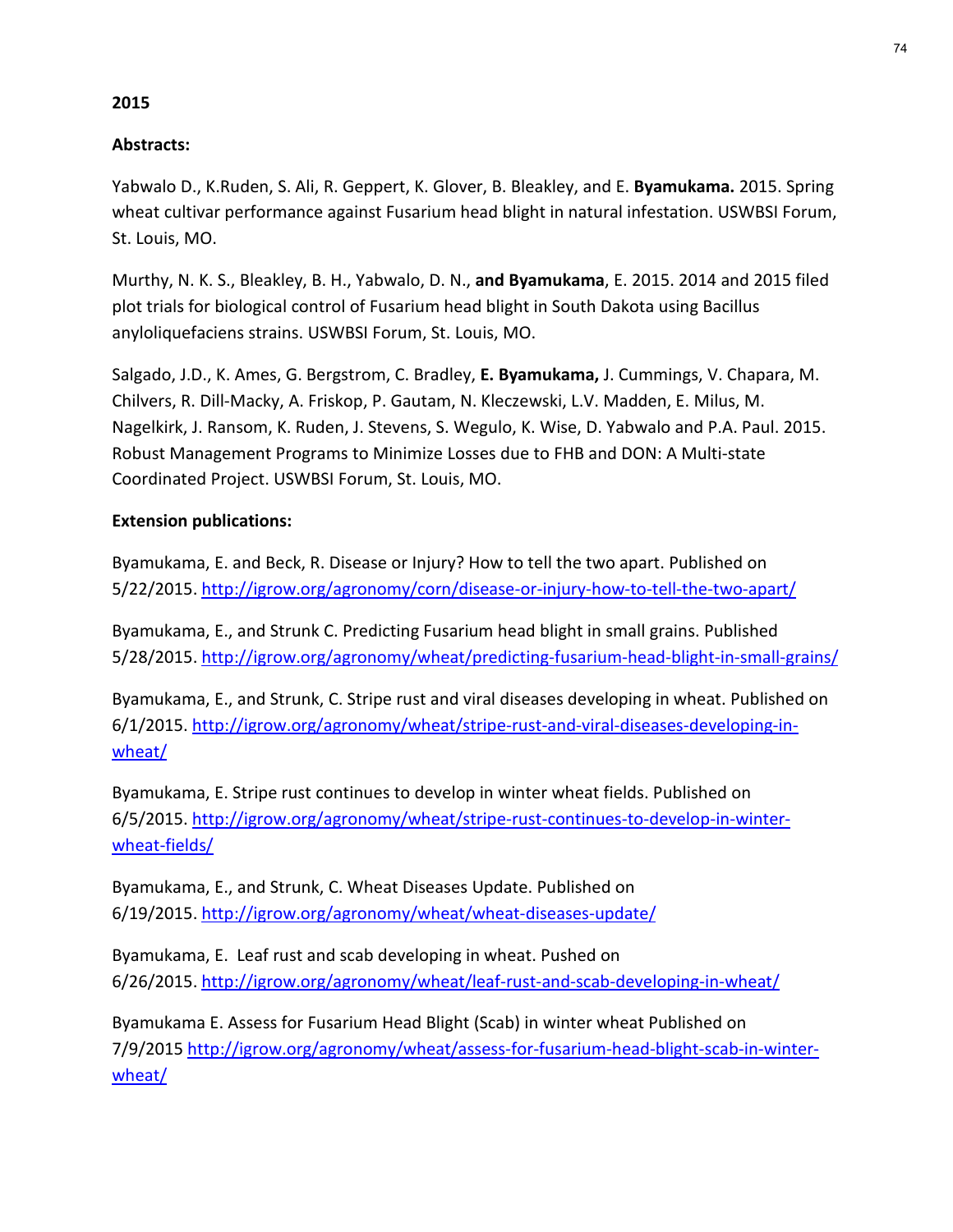Byamukama, E., Back, R., Strunk, C. and Graham, C. Ergot reported in grain at grain elevators. Published on 8/6/2015. http://igrow.org/agronomy/wheat/ergot-reported-in-grain-at-grainelevators/

### 2016

### Extension publications:

Byamukama, E. Beck, R., Ali, S., and Strunk, C. 2016. Stripe Rust: Earlier than normal detection in wheat is concerning. Published on 4/19/2016 http://igrow.org/agronomy/wheat/striperust-earlier-than-normal-detection-in-wheat-is-concerning/#sthash.023A4tHz.dpuf

Byamukama, E. 2016. Wheat Diseases: What to watch for this spring. Published on 4/21/2016. http://igrow.org/agronomy/wheat/wheat-diseases-what-to-watch-for-this-spring/

Byamukama, E., and Ali, S. 2016. Winter Wheat Diseases: Powdery mildew and tan spot increasing. Published on 5/5/2016 http://igrow.org/agronomy/wheat/winter-wheat-diseasespowdery-mildew-tan-spot-increasing/#sthash.mnfNzOQu.dpuf

Byamukama, E. and Yabwalo, D. 2016. Wheat Fungicide Applications: Apply at flag leaf or wait for flowering growth stage? Published on 5/19/2016. http://igrow.org/agronomy/wheat/wheat-fungicide-applications-apply-at-flag-leaf-or-wait-for-

flowering-growt/#sthash.y2FXh162.dpuf<br>Byamukama, E., Varenhorst, A., and Backmann, A. 2016. Barley yellow dwarf virus on the increase. Published on 5/26/2016 http://igrow.org/agronomy/wheat/barley-yellow-dwarfvirus-on-the-increase/

Byamukama, E., Ali, S., Beck, R., and Varenhorst, A. 2016. Differentiating between wheat head diseases and disorders. Published on 6/30/2016. http://igrow.org/agronomy/wheat/differentiating-between-wheat-head-diseases-and-

disorders/#sthash.cSJtV8lC.dpuf

Byamukama, E., Varenhorst, A., Ali, S., and Langham, M. 2016. Winter Wheat Planting: Plan ahead to effectively manage wheat diseases. Published on 8/24/2016 http://igrow.org/agronomy/wheat/winter-wheat-planting-plan-ahead-to-effectively-managewheat-diseases/#sthash.fPfS2arS.dpuf